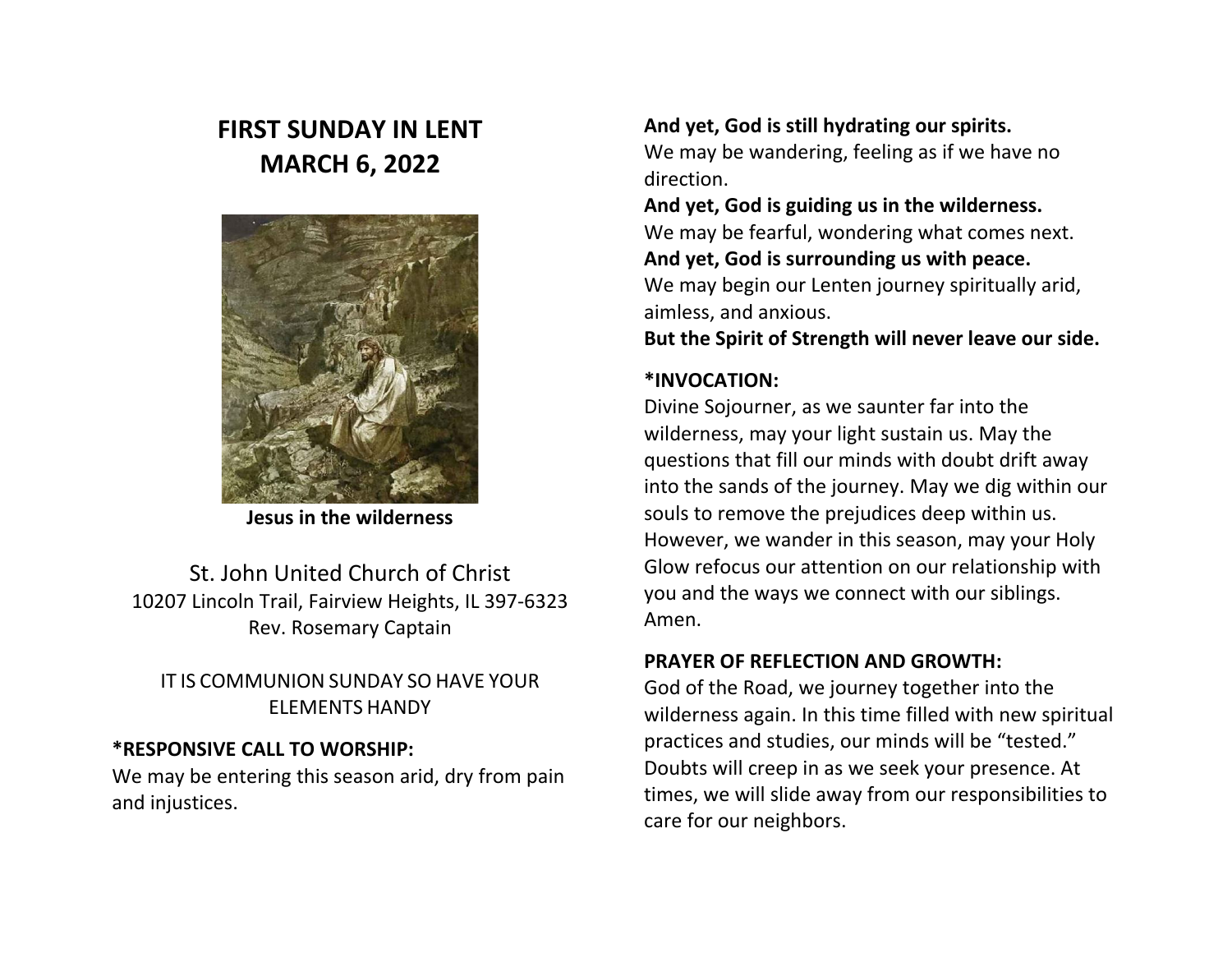# **"Keep awake," you call to us.**

### **And so we ask ourselves:**

Will hurtful words from others taunt us, and inhibit our growth with you?

## **Will negative images in our minds draw us away from our practices?**

Will we snooze to the needs of this world and ignore the pain in our communities?

## **Deliver us from the temptations of this world and the tests that we impose upon ourselves. Amen.**

# Silence

# **\*ASSURANCE OF GOD'S GRACE:**

When we aimlessly wander throughout this Lenten journey, God follows us – even into the depths of the wilderness. May we see God's presence, knowing we are never alone on arid days and in barren lands. Amen!

# **SCRIPTURE: Psalm 91:1-2, 9-16**

Living in the Most High's shelter,

camping in the Almighty's<sup>[\[a\]](https://www.biblegateway.com/passage/?search=Psalm+91%3A1-2%2C+9-16&version=CEB&interface=print#fen-CEB-15397a)</sup> shade,

**2** I say to the LORD, "You are my refuge, my stronghold!

You are my God—the one I trust!"

- **<sup>9</sup>** Because you've made the LORD my refuge, the Most High, your place of residence—
- **<sup>10</sup>** no evil will happen to you;

no disease will come close to your tent.

- **<sup>11</sup>** Because he will order his messengers to help you, to protect you wherever you go.
- **<sup>12</sup>** They will carry you with their own hands so you don't bruise your foot on a stone.
- **<sup>13</sup>** You'll march on top of lions and vipers; you'll trample young lions and serpents underfoot.
- **<sup>14</sup>**God says, "Because you are devoted to me, I'll rescue you.
	- I'll protect you because you know my name.
- **<sup>15</sup>**Whenever you cry out to me, I'll answer. I'll be with you in troubling times. I'll save you and glorify you.
- **16** I'll fill you full with old age. I'll show you my salvation."

# **\*GOSPEL: Luke 4:1-13**

Jesus returned from the Jordan River full of the Holy Spirit, and was led by the Spirit into the wilderness. **<sup>2</sup>** There he was tempted for forty days by the devil. He ate nothing during those days and afterward Jesus was starving. **<sup>3</sup>** The devil said to him, "Since you are God's Son, command this stone to become a loaf of bread."

**4** Jesus replied, "It's written, *People won't live only by bread."*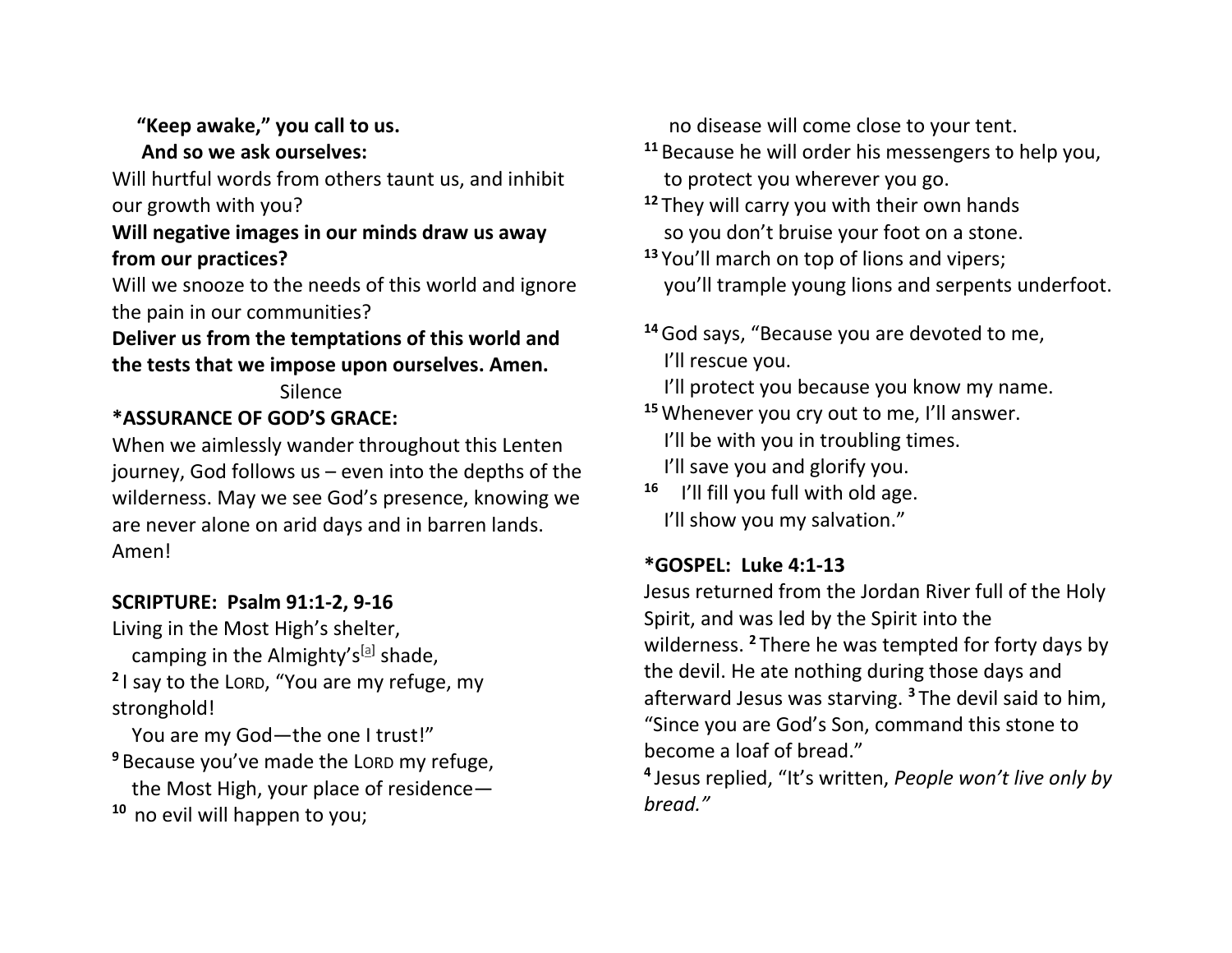**<sup>5</sup>**Next the devil led him to a high place and showed him in a single instant all the kingdoms of the world. **<sup>6</sup>** The devil said, "I will give you this whole domain and the glory of all these kingdoms. It's been entrusted to me and I can give it to anyone I want. **<sup>7</sup>** Therefore, if you will worship me, it will all be yours."

**8** Jesus answered, "It's written, *You will worship the Lord your God and serve only him."*

**<sup>9</sup>** The devil brought him into Jerusalem and stood him at the highest point of the temple. He said to him, "Since you are God's Son, throw yourself down from here; **<sup>10</sup>** for it's written: *He will command his angels concerning you, to protect you* **<sup>11</sup>** and *they will take you up in their hands so that you won't hit your foot on a stone.*"

**<sup>12</sup>** Jesus answered, "It's been said, *Don't test the Lord your God."* **<sup>13</sup>** After finishing every temptation, the devil departed from him until the next opportunity.

These are the ancient Words shared with us anew. **Thanks be to God. Amen.**

### **MESSAGE: "Don't Get Lost in the Temptations"**

Our lectionary this Sunday goes backwards, it seems to me. Last Sunday we read from Luke 9 the Transfiguration story. This week we read from Luke 4

with the story of Jesus going back to the time following his baptism when the Spirit let him into the wilderness.

 The one thing these stories have in common is the fact that they are both significant events in the life of Jesus. When Jesus steps out of the water after being baptized, God said to him, "You are my beloved Son, with you I am well pleased." With that message Jesus knows he is on the correct path for his life; to be a missionary to God's people. As we will see, his time in the wilderness was a time to reflect on the methods he must chose to win men and women to God. And in the Transfiguration story God speaks to him again to assure Jesus that his path to Jerusalem to face his enemies was the correct path to his glory.

 Today we will concentrate on the story of Jesus in the wilderness. First of all, there are two general points to be noted. First is the fact that Jesus is the only one who knew about his challenges with the devil. At some time, he must have himself told his disciples about this most intimate experience of his soul.

 Secondly, the whole point of the temptations is that they could have come only to a man who had exceptional powers and who could do astonishing things. It is no temptation to us to turn stones into bread or leap from a Temple pinnacle, for the simple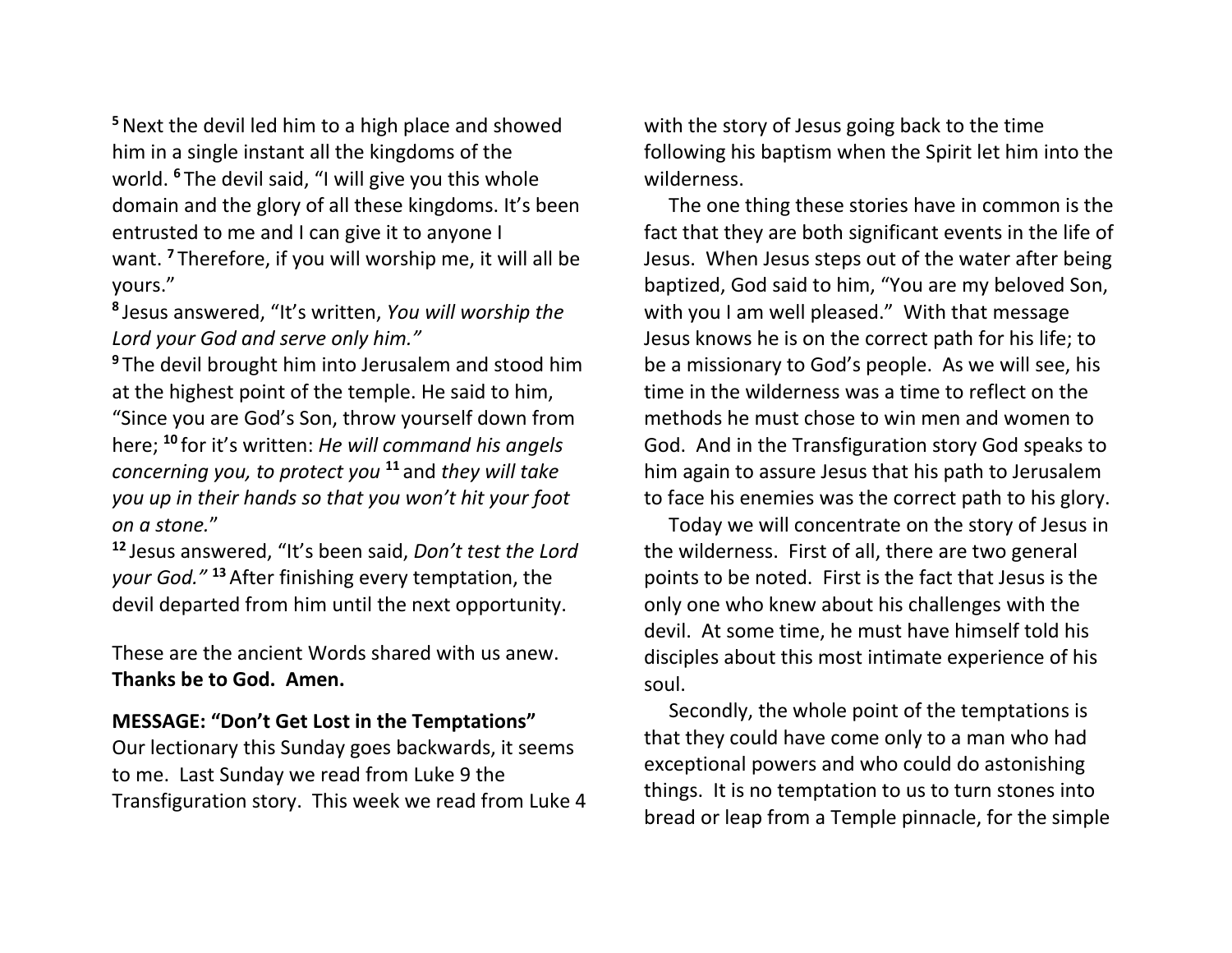reason that it is impossible for us to do such things. In other words, when we are tempted by the devil, we are challenged by things we can actually do. We CAN move away from God and commit sins. So, keep that in mind.

 As Jesus is reflecting on the method he should use to get his message across to the people, the devil gives his "suggestions" on how to achieve his mission. The first temptation the devil presents to Jesus is, "If you want people to follow you, use your wonderful powers to give the people material things." In other words, Jesus should bribe people to follow him.

 In the second temptation the tempter said, "worship me and all will be yours." This is the temptation to compromise. The devil said, "I have got the people in my grip. Don't set your standards so high. Strike a bargain with me. Just compromise a little with evil and people will follow you."

 The third temptation was to do something sensational for the people. Jesus saw quite clearly that a sensational action would cause amazement for a short time but never last.

 After each temptation, Jesus answered the devil with quotes from the Torah. Jesus uses ancient words from God to point out to the devil how these schemes would not convince the people to learn who Jesus was and what it would take to be a part of God's kingdom.

 What are our temptations in life? How can our knowledge and faith in Jesus lead our paths to God's kingdom? Amen.

**PASTORAL PRAYER:** Beginning with silent personal prayer God above history, God in our history, God at the end of history, as the ancestors of Israel were wandering Aramaeans, so our ancestors were emigrating pilgrims, seeking freedom to worship and to govern themselves. That is exactly what the people in the Ukraine are doing now. Neighboring countries are accepting these pilgrims who are fleeing from the violence. We are grateful for the part you play, dear God, in rescuing these people. Teach us how to be welcoming to all pilgrims searching for God and the peace that comes from knowing Jesus' love.

 We pray for wisdom when we are tempted. Following temptations is the easy way of life. Show us how take the harder paths to follow Jesus and learn of his suffering as we may be challenged.

 We pray for all those on our prayer list and all those we hold dear in our hearts, that they may feel your loving presence and know peace.

 We pray all these things in the name of Jesus who reigns in our lives, . . .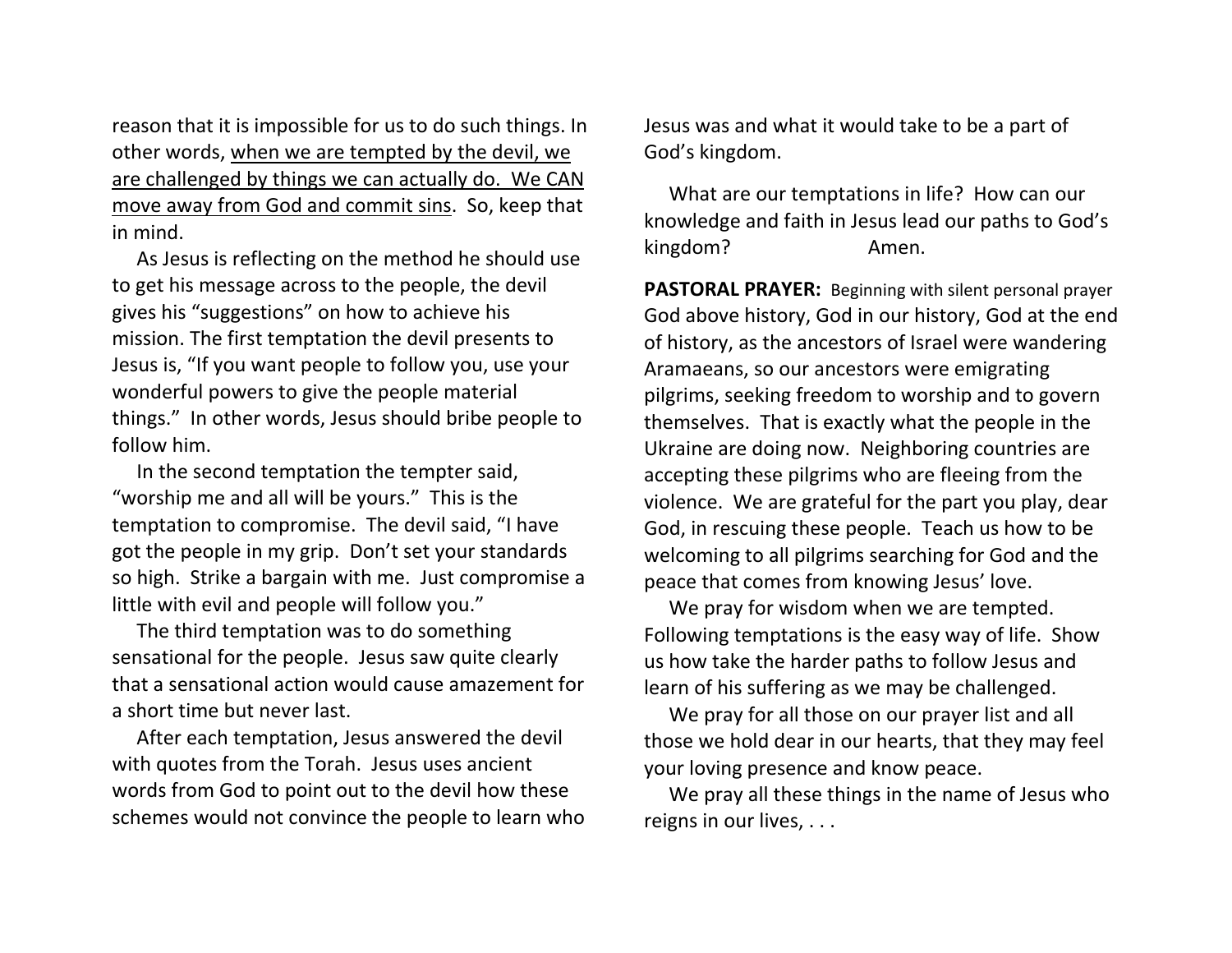### **THE LORD'S PRAYER:**

**Our Father who art in heaven, hallowed be your name. Thy kingdom come. Thy will be done, on earth as it is in heaven. Give us this day our daily bread. And forgive us our debts as we forgive our debtors. And lead us not into temptation, but deliver us from evil. For thine is the kingdom, and the power, and the glory forever. Amen.**

### **REFLECTION ON GIVING:**

Deuteronomy 26:2 (NRSV) declares this: "…you shall take some of the first of all the fruit of the ground, which you harvest from the land that the Lord your God is giving you, and you shall put it in a basket and go to the place that the Lord your God will choose as a dwelling for his name."

 How do we spend our "first fruits"- the best in which we have? Have we kept it for ourselves? Have we dedicated these gifts to God and shared them with our neighbors who lack basic necessities? How is God calling us to share the best we possess?

### **\*DEDICATION OF GIFTS:**

**Holy Stream of Gifts,**

**We share our gratitude for all of our fruits – from our possessions to knowledge and from our time to abilities. May our "best" be something that we do** 

**not hoard but that we freely give away. As we embrace this season of fasting and reflection, may we recognize the best of our talents, treasures, and time and share with God and neighbor. Amen.**

### **CELEBRATION OF HOLY COMMUNION INVITATION TO COMMUNION**

Scripture says, "You shall not live by bread … alone." So, what do you spread on your bread?

**This bread is spread with the butter of compassion, and the jam of welcome.**

Jesus said, "You shall not live by bread alone." So how do you serve your bread?

**We serve this bread on the plates of plenty offered to the food-insecure every day of the week.** Every Lent we hear, "You shall not live by bread, alone." So, who sits at your table? **All: All God's children, ones I know, ones I don't know yet. Even when I feel alone, I am never alone.**

Together in spirit we eat this bread and drink this cup

**All: Bread alone is like eating a stone.**

### **Words of Remembering**

We remember the stories of wanderers bringing first fruit in a basket to give thanks for finding a home, and we give thanks for our kitchen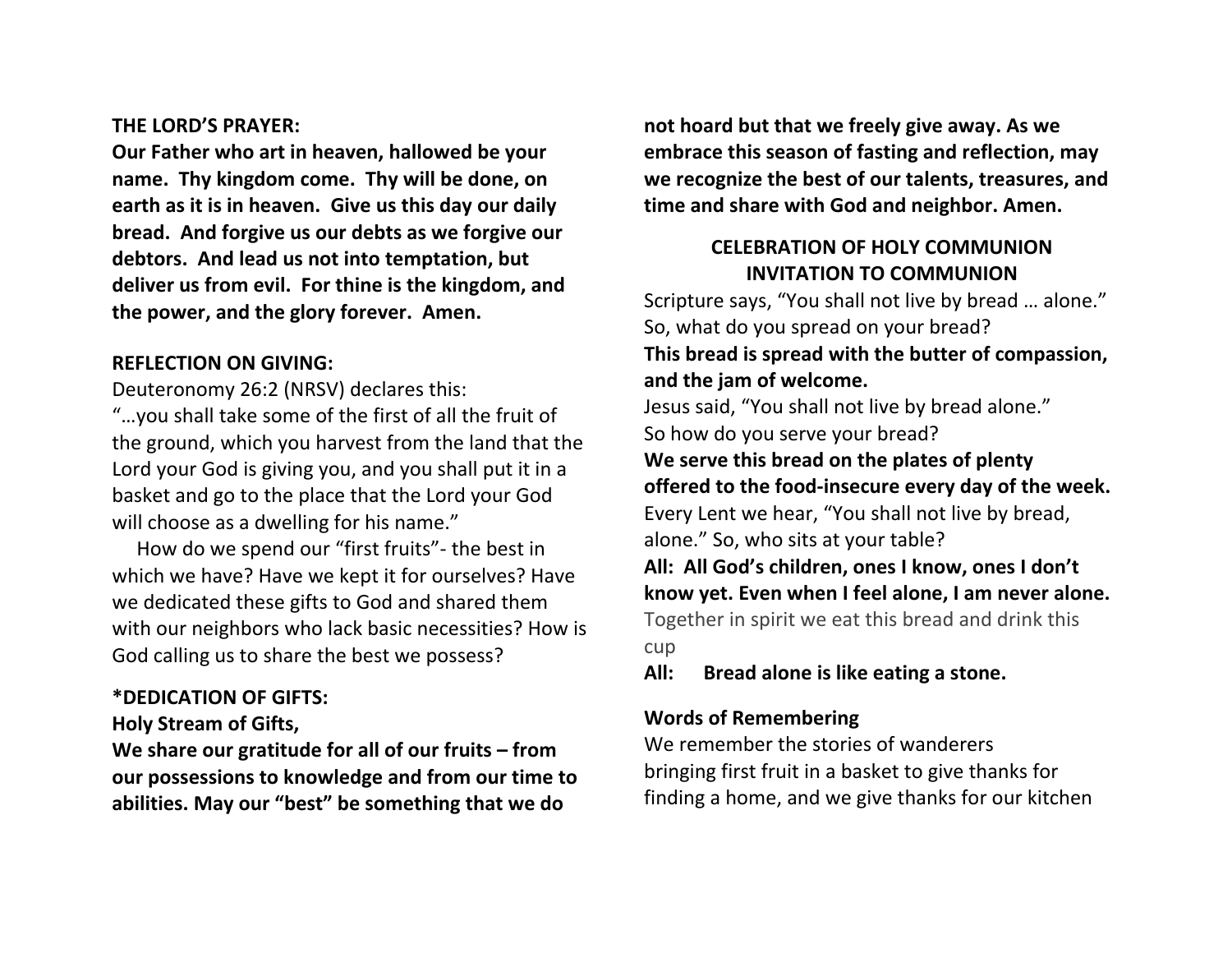tables and our precious sanctuary, both homes and places we share.

 And we remember that Jesus Christ sitting among those whose feet he had washed at the Passover table of precious and ancient tradition, anticipated betrayal and desertion, pain and even death, but made a new thanksgiving, a new hope, a new way for peace, a new Covenant, of blessed bread and poured wine on a global table, inviting us always to share from our brokenness and grace.

#### **Prayer of Consecration** *(Psalm 19)*

O God, the sky speaks your glory and deep space your creation. Daybreak announces hope and starlight sings rest in a language that needs no translation but closing our eyes in prayer.

 Nothing is hidden from you, and you make no barriers for human understanding. We are revived, enlivened, warned, and comforted.

 Beyond even the bright and sweet parables of our lives, you free us from definitions of relationship based in dominion and being dominated and you lead us to words of reconciliation and grace. So reconciled, we pray –

**Let the Bread of our mouths and the Cup upon which our hearts meditate, be acceptable to you, O God, at this ordinary table and in our lives of redeeming. Amen**

#### **Sharing of the Elements**

Let us receive the gift of God, the Bread. **We are never alone; we live in this Bread.** Let us receive the gift of God, the Cup of Covenant **We find Christ in the Cup because we share it.**

#### **\*PRAYER OF THANKSGIVING:**

**God of feast and fast, who relishes falafel, jambalaya, pad Thai, and even post-Mardi Gras pancakes, help us eat always with compassion for the earth, delight in the flavors of every people, and generosity in sharing, in spite of temptations to hoard or control. Praise to you – locavore, foodie, walker in all our wilderness, Eucharist! Amen.**

#### **\*BENEDICTION:**

As we wander on this journey,

 May God the Divine Light open our souls to healing and wisdom.

 May Christ the Sojourner lead us into oases of renewal in arid and barren times.

 May the Spirit of Hope fill us with courage to carry on. As Jesus embraced the struggles of the wilderness, may we find strength to abide in our wilderness of the soul. Amen.